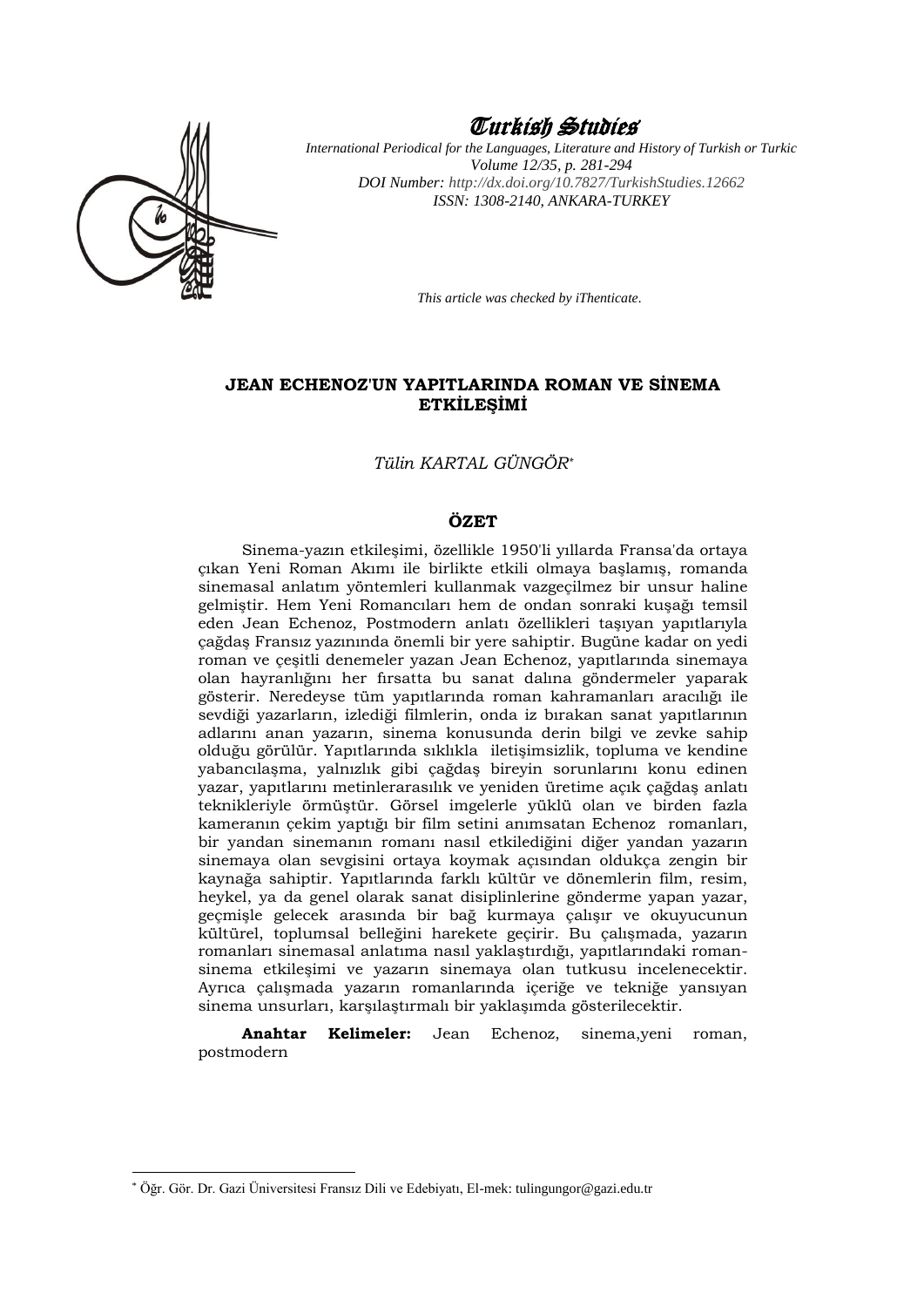### **THE INTERACTION OF NOVEL AND CINEMA IN JEAN ECHENOZ'S WORKS**

## **ABSTRACT**

The cinema-literature interaction has begun to take effect, especially with the New Roman Movement, which emerged in French literature in the 1950s, and using cinematic narrative methods in novel has become an indispensable element. Jean Echenoz, who represents both New Novelists and the next generation, has an important place in contemporary French literature with her postmodern narrative works. Jean Echenoz shows his admiration for cinema in his works by making reference to this art form on every opportunity. It is seen that the author, who mentions the writers she loves, the films she has watched, and the names of the works of art that left traces on her through her novel heroes in almost all of her novels, has deep knowledge and enjoyment about cinema. The works of the author, which deal with the problems of the contemporary individual such as lack of communication, loneliness and alienation in her novels, have been woven with the contemporary narrative techniques which are open to visualization and reproduction. Echenoz's novels, which give the impression of a film set in which more than one camera shot the film, have a very rich source to show how the cinema influences the novel, and on the other hand, the author's love for cinema. The writer, who is trying to establish a connection between the past and the future by referring to different cultures and periods of film, painting, sculpture, or art disciplines in general, activates the reader's cultural and social memory. In this study, how the author approaches his novels to cinematographic narrative, the novel-cinema interaction in his works and his passion for cinema will be examined. The elements of cinema reflected in the novel's content and technique will also be shown with a comparative approach.

### **STRUCTURED ABSTRACT**

#### **Introduction**

Each art branch carries traces from the works which are produced earlier than its own either within its own art discipline or from different art disciplines. In this approach, which is called as intertextuality, an emphasis is made to the issue that the text can not be defined as an implicit and closed structure, but is in constant contact with other texts before and after it. This contact can sometimes be made in the form of explicit references to the work, but sometimes it can be made more implicitly. Intertextuality is not only restricted with written texts, but sometimes visual and auditory art branches, such as painting, music and cinema accompanies to the literary text. Unlike the cinema who opens the gates of a visual and audiovisual universe, literature creates an imaginative animation in the mind of the reader through the act of reading. These two art forms show certain similarities in terms of both fictional features and narrative techniques. The cinema-literature interaction has begun to take effect, especially with the New Roman

**Turkish Studies** *International Periodical for the Languages, Literature and History of Turkish or Turkic Volume 12/35*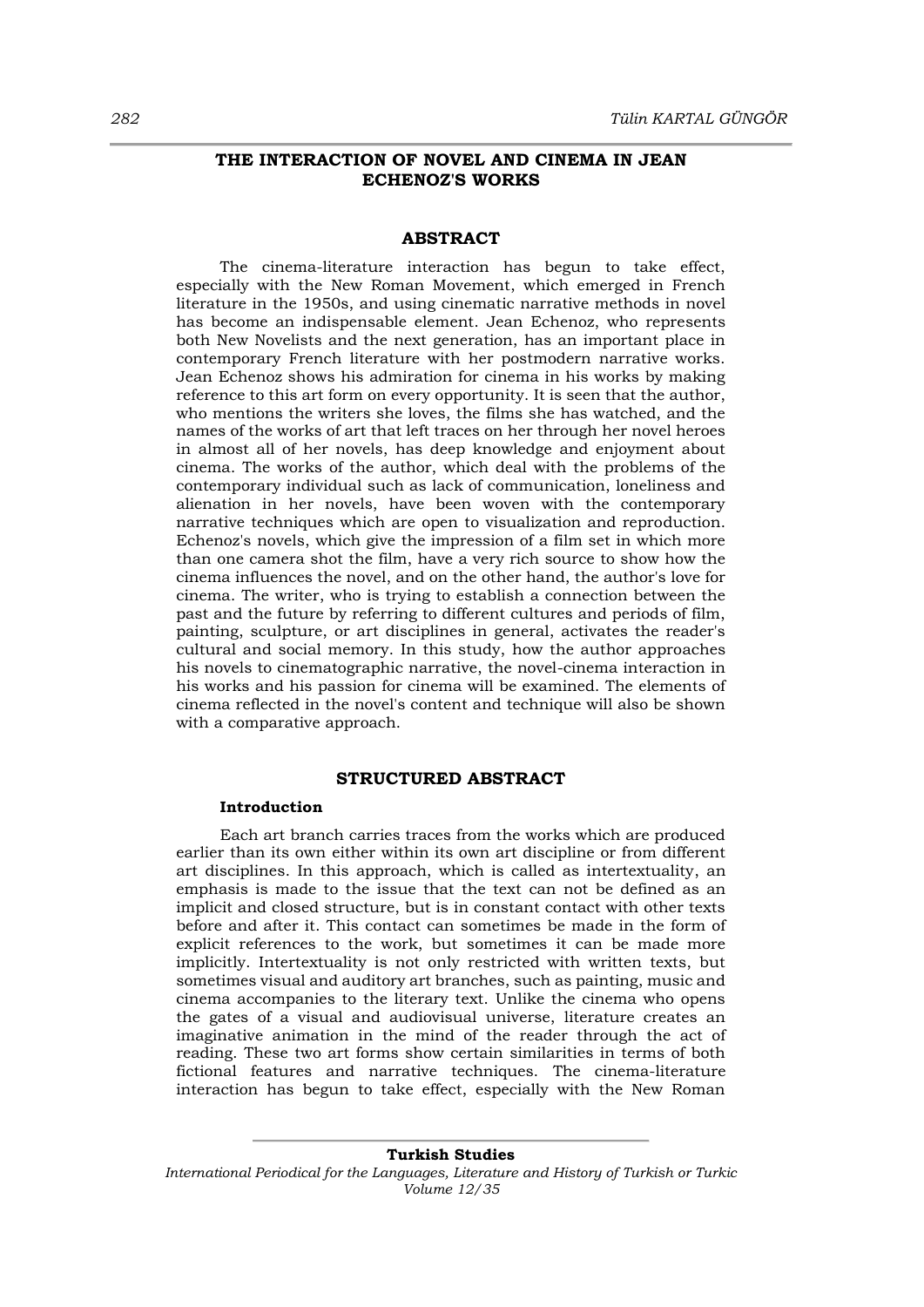Movement, which emerged in French literature in the 1950s, and using cinematic narrative methods in novel has become an indispensable element. Jean Echenoz, who represents both New Novelists and the next generation, has an important place in contemporary French literature with her postmodern narrative works. Jean Echenoz shows his admiration for cinema in his works by making reference to this art form on every opportunity. It is seen that the author, who mentions the writers she loves, the films she has watched, and the names of the works of art that left traces on her through her novel heroes in almost all of her novels, has deep knowledge and enjoyment about cinema.

#### **Purpose of Research**

In this study, how the author approaches his novels to cinematographic narrative, the novel-cinema interaction in his works and his passion for cinema will be examined. The elements of cinema reflected in the novel's content and technique will also be shown with a comparative approach.

### **Findings**

The works of the author, which deal with the problems of the contemporary individual such as lack of communication, loneliness and alienation in her novels, have been woven with the contemporary narrative techniques which are open to visualization and reproduction. Echenoz's novels, which give the impression of a film set in which more than one camera shot the film, have a very rich source to show how the cinema influences the novel, and on the other hand, the author's love for cinema. The writer, who is trying to establish a connection between the past and the future by referring to different cultures and periods of film, painting, sculpture, or art disciplines in general, activates the reader's cultural and social memory. When we examine Echenoz's works, it can be said that he regards cinema and literature as two sides of the same coin in terms of putting out thought and discourse. One of the most important reasons why Echenoz adopts cinematic methods of expression is that he tries to enter the reader's world through visual images and to draw him to that mysterious universe in which reality and fiction dominates. This is a method that allows the author to make the text gain a polyphonic, dynamic and rich structure. Echenoz uses both cinematic narration methods to have the text dramatized and transform it into a film reflected on the screen, and makes direct reference to the film itself or to an element of it. In the novel *Spy*, the narrator who gives the impression of a director makes the reader feel the emotion of a film scene at every opportunity. He conveys this situation in an exaggerated and sarcastic way, as if he wants to emphasize that his novel, which he is about to read, takes on the role of both director and cameraman. In Echenoz novels, the objective details, which sometimes seem unnecessary, are striking. The feelings, thoughts and memory that are often wanted to be conveyed are mostly hidden in these fine details. Echenoz deals with the themes of alienation, breakup and loss of the black novel and the black film which are the subtypes of cinema and literature. The writer, who blends genres such as crime, crime, adventure and black novels and tries to dissolve them in a single pot, presents a different and original style. Thus, making a definite judgment about the

#### **Turkish Studies**

*International Periodical for the Languages, Literature and History of Turkish or Turkic Volume 12/35*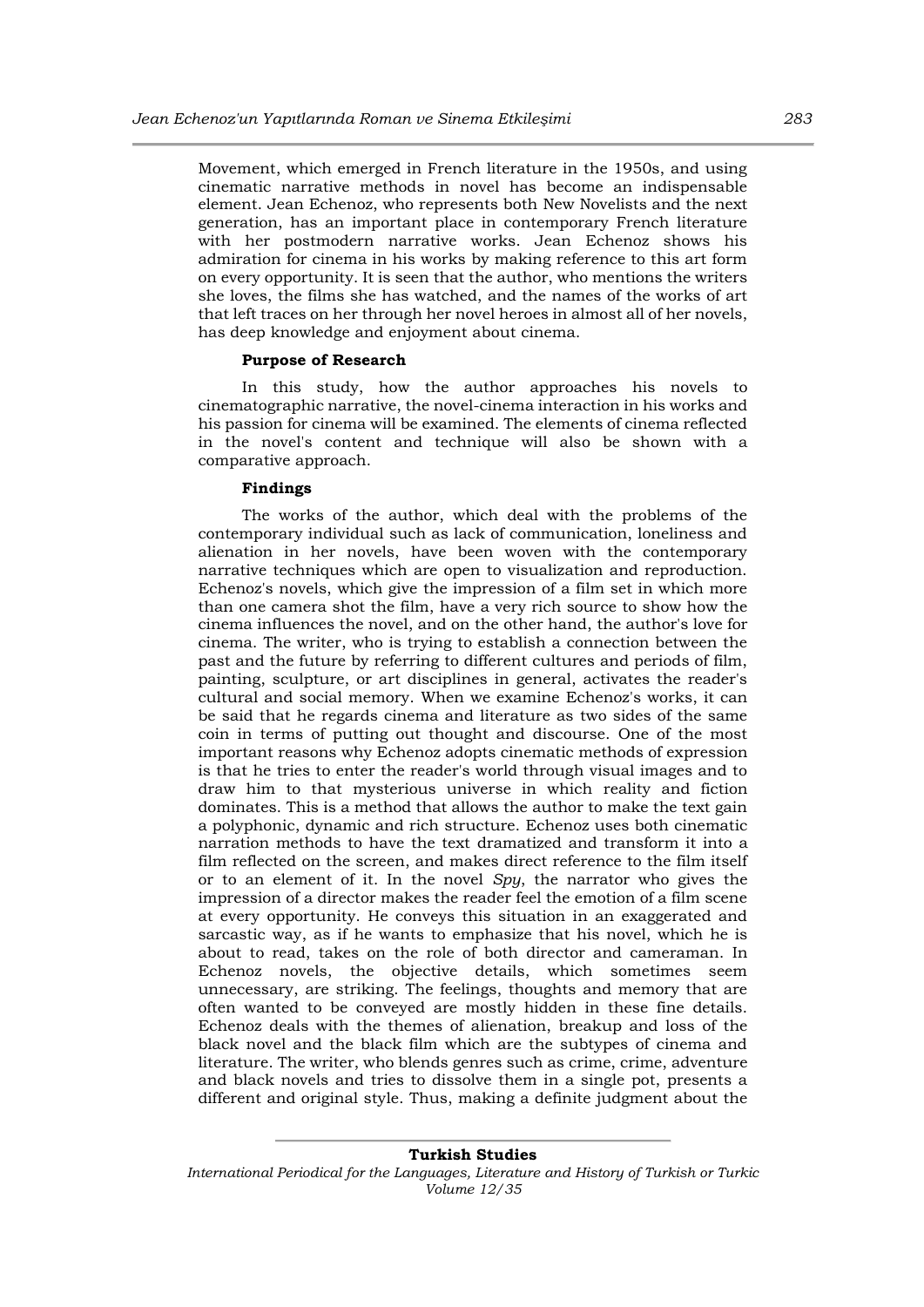type of author's works becomes difficult. Borrowing the methods and themes used by these types, the writer who is trying to wipe out the stereotypes of the subtypes with his works in which irony finds wide application area, develops a ridiculous rhetoric against them and transforms these types by distancing them from reality.

### **Results**

The existence of the cinema which is felt intensely in the works of Jean Echenoz, as we have shown in this study, is sometimes reflected in the structure of his works, through explicit or implicit references. The author gives the impression that he is making a non-verbal but visual agreement with the reader through cinema. The author, who frequently refers to American serials, movie stars, film directors in his novels, does not aim for any secrecy in these references. The intention of the author is to place these images in the mind of the reader, to enable them to revive in the minds of readers and to activate the visual memory. In almost all of Echenoz's work, novel heroes admire movie stars and cinemas. The author, assuming that the society is not only made up of people but also of cultural and artistic accumulation and the reader shares the same cultural values with him, activates the reader's social memory with the images he uses. Although Echenoz uses the thematic and visual elements of cinema genres such as black film, crime film, adventure and crime films successfully in his works, his main aim is to nullify the clichés relating these types. For that reason, the author presents the elements seen in these novels in exaggerated and sarcastic ways. Echenoz uses cinematographic elements in his novels as well as cinematic elements in his novels and sometimes changes the time and space to expedite the narrative while he is sometimes deliberately giving unnecessary details to slow down the narrative. In his own words, he says "I am writing geographical novels as some writers write historical novels" (Echenoz, 1999), and it is observed that in his novels, the narrative constantly moves and the heroes give the impression that they always travel from one location to another. In Echenoz's novels, the reader finds himself in an uneasy expectation that he has not fully understood what is happening.

Alfred Hitchcock, the director of American thriller films, plays an important role in the author's novels. It is seen that in his novel the writer sometimes reflects Hitchcock's cinematic techniques and a theme which is included in his films. The author, who refers to different disciplines such as cinema, painting, sculpture, and art in different cultures and periods at every opportunity, tries to draw the reader to this rich world of imagination by establish a connection between the past and the future. Echenoz who creates a big jigsaw through using pieces connected with art and artists with his original language and setup, leaves the taste of interpretation to the imaginative power of the reader. The themes such loneliness, disappearance, isolation and lack of communication tackled in the author's novels are important in terms of reflecting the complex order of the postmodern age.

**Keywords:** Jean Echenoz, cinema, new roman, postmodern**.**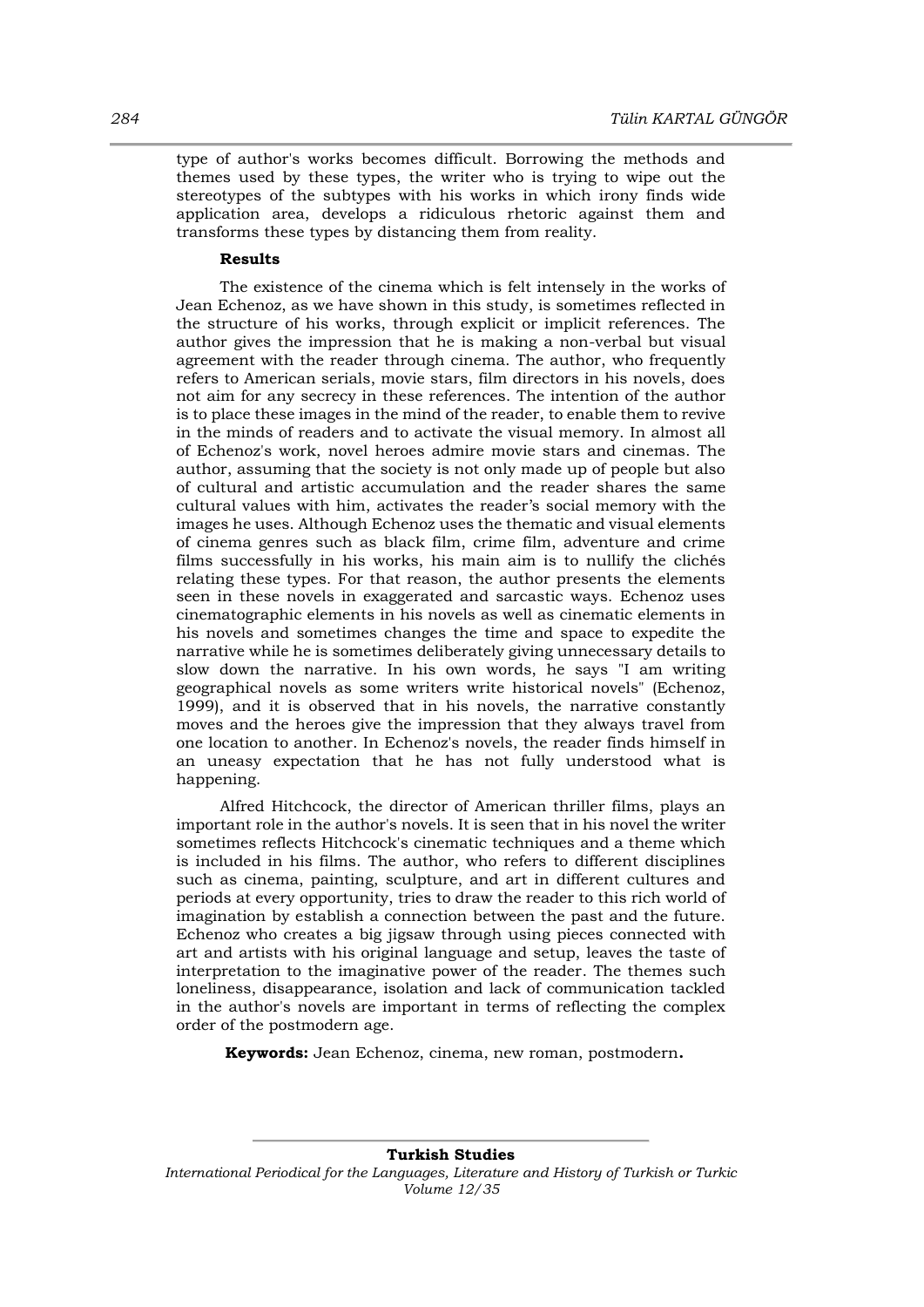### **Giriş**

Her sanat dalı, gerek kendi sanat disiplini içerisinden gerekse farklı sanat disiplinleri arasından kendisinden önce üretilmiş yapıtlardan izler taşır. Metinlerarasılık olarak nitelenen bu yaklaşımda, metnin örtük ve kapalı bir yapı olarak tanımlanamayacağı, kendisinden önce ve sonra gelen diğer metinlerle sürekli bir alışveriş içerisinde olduğuna vurgu yapılır. Bu alışveriş kimi zaman o yapıta açık göndermeler şeklinde olabileceği gibi kimi zaman da daha örtük biçiminde görülebilir. Metinlerarasılık yalnızca yazılı metinlerle sınırlandırılmamakta, yazına kimi zaman resim, müzik, sinema gibi yazın dışı görsel ve işitsel sanat dalları eşlik etmektedir. Jean Echenoz'un, romanlarında sinema sanatıyla nasıl bir metinlerarası ilişki kurduğunu, bu iki sanatın birbiriyle nasıl buluşup birbirini tamamladığını araştırdığımız çalışmada, sinemanın teknik ve içerik olarak Echenoz'un yapıtlarına nasıl yansıdığı gösterilecektir. İzleyicisine görsel ve işitsel bir evrenin kapılarını açan sinemanın aksine; yazın, okuma eylemi arayıcılığı ile okuyucunun zihinde imgesel bir canlandırma yaratır. Bu iki sanat dalı hem kurgusal özellikleri hem anlatı teknikleri açısından benzerlik gösterirler. Sinema-yazın etkileşimi, özellikle 1950'li yıllarda Fransız yazın dünyasında ortaya çıkan Yeni Roman Akımı ile birlikte etkili olmaya başlamış, romanda sinemasal anlatım tekniklerini kullanmak neredeyse Yeni Romancılar için olmazsa olmaz bir yöntem haline gelmiştir. Hem Yeni Romancıları hem de ondan sonraki postmodern kuşağı temsil eden çağdaş Fransız yazınının önemli temsilcilerinden Jean Echenoz, yapıtlarında sinemaya olan hayranlığını her fırsatta bu sanat dalına göndermeler yaparak ve sinemasal anlatım yöntemlerini kullanarak gösterir. Kendine özgü üslubu ve ilginç kurgusuyla dikkat çeken yazarın, metinlerindeki anlam derinliğine dalmak, çizdiği hayalle gerçek arası yolculuklardan keyif almak sağlam bir kültürel alt yapının yanı sıra romanlarında kaybolmayı göze alabilecek bir cesareti de gerektirir.

Yirminci yüzyılın sanatının sinema olduğunu vurgulayan Fransız kuramcı André Bazin'e göre, "her sanat, sanatçının söyleyebilecek bir şeyi olduğunu ve bunu bu araçla söylediği ölçüde, kendine göre bir dildir." (Bazin, 2007;16) Bu sava karşın sinemayı felsefi açıdan ele alan önemli kuramcılardan Gilles Deleuze, sinemayı, düşüncenin kendisindeki çatışmayı kendine özgü yöntemlerle çözümlemeye yarayan bir etkinlik ve yaratım süreci olarak görür ve bu konuda şöyle der: "sinema ne evrensel ya da ilkel bir dil sistemi ne de bir dildir.Çünkü söz ve iletişim kokuşmuştur. Sözü kaçırmamız gerekir."( Deleuze,1995;169) Farklı malzemeler kullanmalarına karşın sinema ve yazının ortak yönü her ikisin de çeşitli kavramlar ve imgeler üretiyor olmasıdır. Yazın için sinematografik imgeler; belli bir dönemde ortaya atılmış düşünceyle buluşmak, o dönemle söyleşime geçmek açısından önemli bir kaynak oluştururken bir yandan da çağın içinde bulunduğu kargaşa ve bilinmezliğe karşı bir meydan okuma çabasıdır.

Echenoz 'un yapıtlarını incelediğimizde yazarın düşünce ve söylemi ortaya koyma açısından sinema ve yazının bir bütünün ayrılmaz iki parçası olarak gördüğü söylenebilir. Echenoz'un yazın hayatında belirleyici olan yazarlardan birinin 1968 sonrasında Fransız "Kara Roman"ını yeniden yaratan isim olarak anılan yakın dostu Jean-Patrick Manchette olduğu görülür. Manchette hem yeni nesil polisiye yazarlarına hem de yeni bir soluk arayan sinemaya ilham kaynağı olduğu gibi Echenoz'a da ilham kaynağı olur. İlk olarak 1971'de yazdığı *N'Gustro Vakası*' adlı polisiye romanıyla yazın dünyasına giriş yapan Manchette, 1981'de *Keskin Nişancı* ve 1995'te *Mavi Kanlı Prenses* adlı romanlarını kaleme alır. Yeni bir polisiye roman türü olan Kara Romanın en önemli yazarlarından biri olarak nitelenen Manchette, Kara Roman özelliklerini şöyle açıklar: "*İyi Kara Roman toplumsal bir romandır, toplumsal eleştiriye dair bir romandır, suç hikâyelerini konu eder, ama toplumun veya toplumun bir bölümünün belli bir yerdeki, belli bir andaki portrelerini yansıtmaya çalışır."* (Türkeş, 2006 ; 4)

Benzer bir tanımı sinemanın tartışmalı bir alt tür olan yeni "Kara Film"lerde görmek mümkündür. Kellner ve Ryan' a göre kara film; " Kırklı yılların sonları ve ellilerin başlarındaki Film Noir ( Kara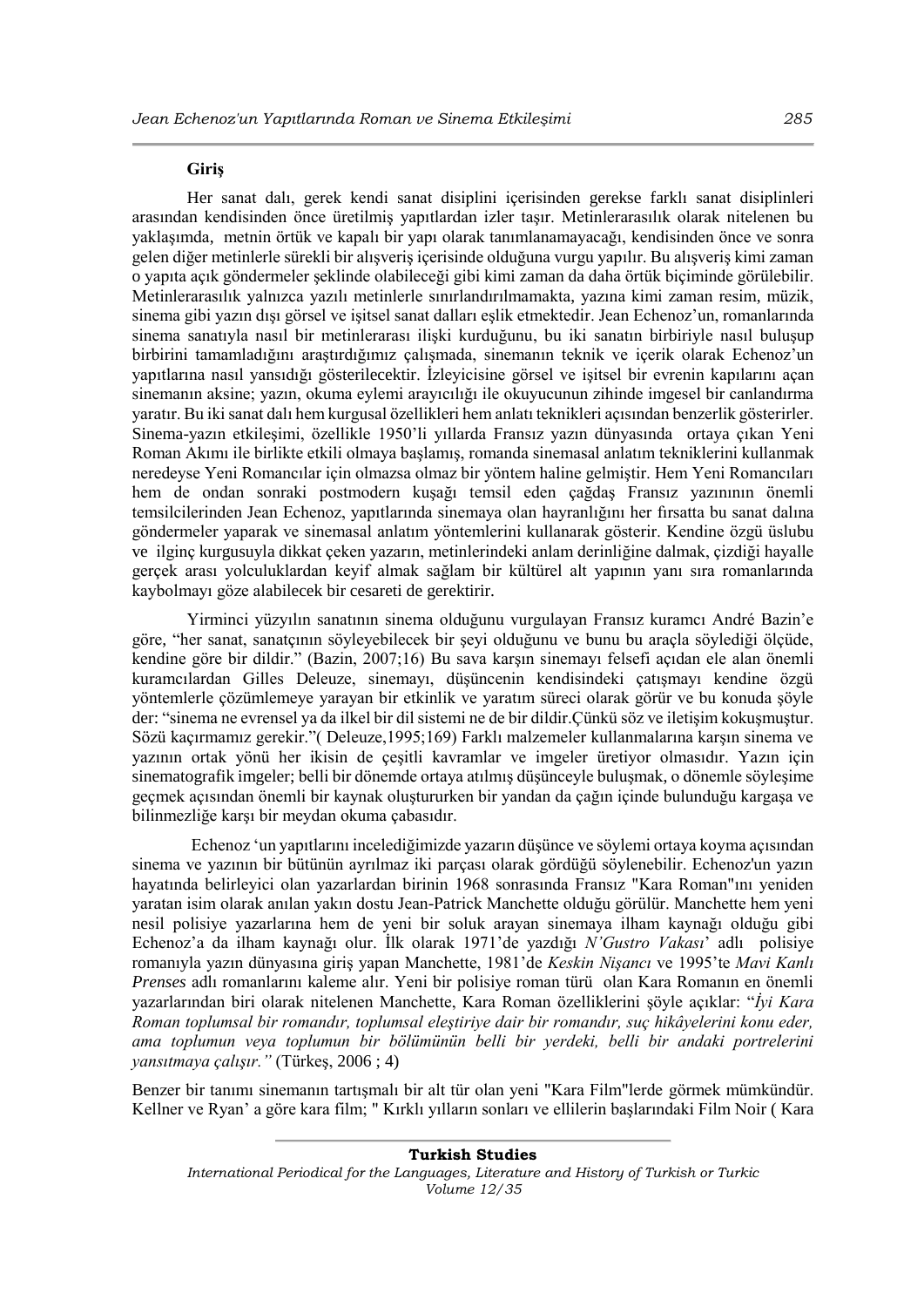Film) akımı geleneksel olarak, kimi zaman muğlak görünüşlü birtakım manevi güçlerin birbiriyle çekiştiği, hilenin, sahtekârlığın ve cinayetin sıradan şeyler olduğu karanlık bir dünya çizer. Diyalog sıklıkla serttir; üslup genellikle, gece çekimleri, karanlık gölgeler, keskin ışıklandırma kontrastları, eğik kamera acıları, sembolik ortamlar ve karmaşık anlatılarla biçimlenir. Bu filmler çoğunlukla, kanunun sınırında iş gören, kendi bildiğini okuyan, yalnız yaşayan ve genellikle uğursuzlukların kaynağını oluşturan kadınlarla sınırlı ilişkiler kurabilen dedektif tipleri sergiler. Bunlar genellikle haksız yollardan elde edilmiş servet ve gücün foyasını ortaya çıkarırlar; bu filmlerde suç ve iş dünyası sık sık birbirinin yerine geçebilir unsurlar gibi görünür."( Kellner, Ryan,1999, s.138) Elmacı 'nın ifade ettiği gibi, "Yeni Kara Filmlerin özellikle üzerinde durduğu, bireyin kalabalıklar içerisindeki yalnızlığı ve buna bağlı olarak gelişen masumiyet yitimi konusu sinemada en sık yinelenen temalar arasındadır. Kara filmler, içinden beslendikleri toplumsal yapının uyumsuzlukları, ekonomik, kültürel ve politik sıkıntılarının, toplumsal patlamaların perdeye yansımasıdır" ( Elmacı,2017;268) Echenoz, sinemanın ve yazının bir alt türü olan kara roman ve kara film türünün yabancılaşma, kopuş ve yitirilmişlik temalarını ele alır ve yapıtlarında bu türlerle metinlerarası bir ilişki kurar. Polisiye, suç, macera ve kara roman gibi türleri harmanlayan, onları tek bir potada eritmeye çalışan yazar, farklı ve özgün bir biçem ortaya koyar. Böylece yazarın yapıtlarının türü hakkında kesin bir yargıya varmak güçleşir. İroninin geniş uygulama alanı bulduğu yapıtlarıyla alt türlerin klişeleşmiş kurallarını boşa çıkarmaya çalışan yazar, bu türlerin kullandığı yöntem ve temaları ödünç alarak onlara karşı alaycı bir söylem geliştirir ve bu türleri gerçeklikten biraz daha uzaklaştırarak dönüştürür.

### **1. Echenoz'da Teknik olarak Sinema**

Yazın ve sinema dili, yapısal, kurgusal ve anlatım tekniği açıdan birbirine benzer. Cemal Aykın, "*Batı Toplumlarında Roman ve Sinema ilişkileri* adlı çalışmasında ,"aynı bakış (kamera) açısından çeşitli alan derinliklerinde betimlemelerin (çekimlerin) zincirlenişi, betimleme açısının (alıcının) devingenliği, kaydırılması (travelling) yöntemlerinin de gerçekte sinemaya olanaklar sağlayan roman teknikleri "(Aykın,1983;495) arasında olduğunu belirtir. Bu açıdan bakıldığında, Echenoz'un romanları sanki birden fazla kameranın çekim yaptığı bir film setini anımsatır. Yazar böylece farklı kişiler arayıcılığıyla anlatıda yer değiştirme ve oyun çeşitlemeleri yapma fırsatı yakalar. Bu yöntemin devingen yapısının yazma edinimini kolaylaştırdığına dikkat çeken Echenoz,bu durumu kedisiyle yapılan bir söyleşide şu şekilde ifade eder:

*"Bir film sahnesini üç kamerayla çekmek gibi, birinci, ikinci, ya da üçüncü tekil kişi ya da çoğul kişiye başvurmak. (…)Bu (…) benim için anlatıda yer değiştirmek için bir fırsattır. Çünkü sürekli aynı yerde, aynı yazma aracının karşısında oturarak, içinde bulunduğum hareketsiz duruş karşısında anlatımımın bozulmaması için aşırı bir titizlik gösteriyorum. Çünkü ben okuyucunun da metnin duygularını hissetmesini isterim. Edebi anlamda ve her anlamda duyguyu hissetmesini"* ( Olivier,1997)

Echenoz'un sinemasal anlatım yöntemlerini benimsemesindeki en önemli nedenlerden biri, onun, okuyucunun dünyasına görsel imgeler yoluyla girerek, onu gerçek ve kurgunun hakim olduğu o gizemli evrene çekme çabasından kaynaklandığı söylenebilir. Yazar için asıl olan görüntünün doğru ya da gerçek olup olmaması değil görüntünün kendisi, farklı seslerin, renklerin, fikirlerin bir araya getirilmesidir. Bu yazarın metnini çoksesli, devingen ve zengin yapıya kavuşturmasına olanak tanıyan bir yöntemdir. Benzer şekilde postmodern anlatılar da yazının amacının doğru fikirler üretmek değil, farklı disiplinleri, fikirleri yan yana getirerek daha fazla fikir ortaya çıkarma ve takas yoluyla üretme fikrini benimserler. Yaratıcılığı kısıtlayan her türlü tek yönlü düşünsel güce karşı çıkarak yaratıcılığın sınırlarını zorlayan Jean Echenoz 'un yapıtlarında sinema, müzik, resim gibi tüm sanat dallarının varlığı belirgin bir şekilde hissedilir. Echenoz, kimi zaman metni oyunsallaştırmak ve onu perdeye yansıyan bir filme dönüştürmek için sinemasal anlatım yöntemlerini kullanırken,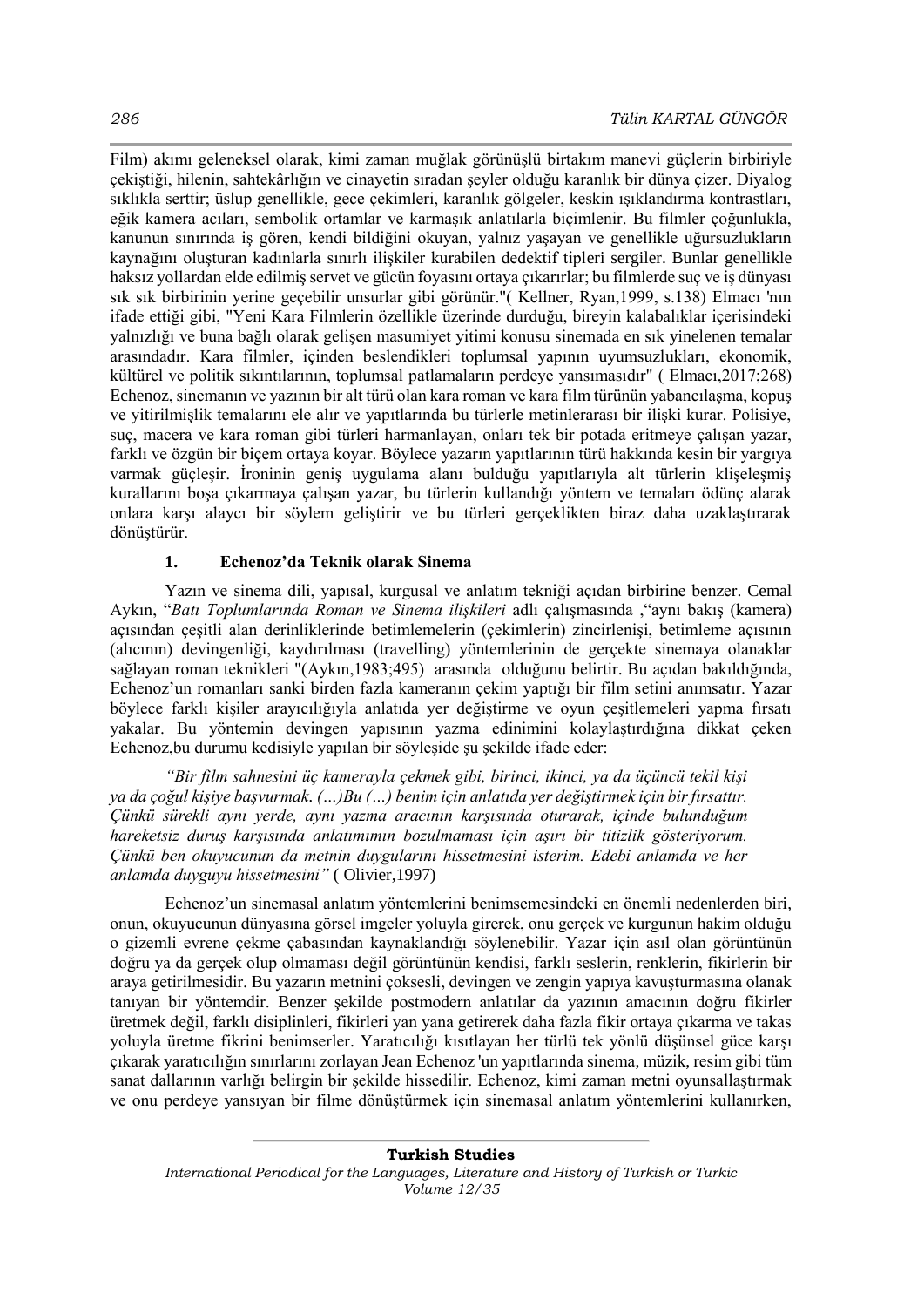kimi zaman da doğrudan o filmin kendisine ya da onun bir unsuruna gönderme yapar. Echenoz'un romanlarında bazı bölümler sanki bir film sahnesine yansıtılıyor gibi bir kareden diğerine aktarılırken , kimi bölümler yavaş çekimle çekiliyor gibi yavaşlatılır ya da bir anda başka bir uzama geçiş yapılır.

Yapıtlarında özellikle uzamın betimlenmelerine öncelik veren Echenoz, önceleme, geriye dönüş, monolog, diyalog, bilinç akışı, anlatı içinde anlatı gibi yöntemleri kullanarak okuyucuya zaman ve uzamda hareket etme özgürlüğü tanır. Yazarın *Casus* romanında olduğu gibi kurgu bir sinema yöntemi olan bir bütün meydana getiren planlar dizisi (Sekanslar ) şeklinde aktarılır.Yazar, bu romanda anlatıcı aracılığı ile itiraf ettiği gibi romanını bir sinema filmi gibi kurgulandığını belirtir. *Casus* romanında anlatıcı, roman kahramanı generalin görevden alınmasıyla Zimbabwe projesi iptal edilince Tausk ve Hyacinthe'in yapacağı uçak yolculuğunun anlatıldığı bölümün romanda yer almayacağından bahseder ve romandan atılacak olan bu sahneyi kısaca özetler. Bir film yönetmeni izlenimi veren anlatıcı bu durumu sinema sanatına gönderme yaparak şu şekilde açıklar:

"*Bu sayede biz de bir Boeing'in içinde, bütçemize göre doğal dekor ya da bir stüdyo da çekilecek bir sekanstan kurtulmuş oluyoruz.(…) Evet, belki de pek o kadar fena bir sahne olmayacak bu. Elbette montajla atmazsak*."(Echenoz, 2017; 216)

*Casus* romanında, yönetmen izlenimi veren anlatıcı okuyucuya her fırsatta bir film perdesinin karşısında duruyormuş izlenimi yaşatır. Okura, okumak üzere olduğu romanın hem yönetmeni hem kameramanı görevini üstlendiğini vurgulamak istercesine, bu durumu abartılı ve alaycı bir anlatımla aktarır :

"*Lucie ve parmak bandajı görüş alanı dışına çıkınca, ortak Lessertiseur'ü Abbeville sokağının altına kadar, 5 numaradaki 7 gün 24 saat açık olan, oto yıkamalı, iki bodrum katlı büyük bir otomobil,motosiklet,bisiklet parkına doğru, hiç özen göstermeden sürükledi, ama ortak bu katlardan ilkini tercih etti ve Lessertiseur'ü park etmiş iki aracın arasına sıkıştırdı: gözden uzak bir köşe."* (s.115)

Romanda anlatıcının bakış açısı değiştikçe okurun bakış açısı da değişir ve farklı bakış açılarının oluşmasına olanak tanınır. Bu yöntem Yeni Romancıların sıkça kullandığı bir yöntemdir. Echenoz'un romanlarında genel anlamda Yeni Romancılarda görülen nesnelerin detaylı betimlemelerine rastlanmasına karşın onun yapıtları yeni romancılarda görülen hiçlik ve zayıflıktan ziyade oyunsallığa ve ironiye dayanır. Bilindiği gibi, Yeni Roman yazarları insanlardan çok eşyaları betimledikleri, insan unsurunu nesnelerin gölgesinde bıraktıkları için eleştirilmişlerdir. Oysa, yapıtlarında kişileri dışladıklarını kabul etmeyen Yeni Romancılar, insanı geleneksel roman anlayışı bakış açısından kurtararak ona yeni ve çok yönlü bir bakış açısı kazandırdıklarını öne sürerler. Allain Robbe Grillet bu konudaki fikirlerini *Yeni Roman* adlı kitabında şöyle ifade eder: "*Kitaplarımızda, sözcüğün geleneksel anlamıyla kişiler yoktur. Bundan ötürü, insan diye bir şey bulunmadığı yolunda acele bir yargıya varıldı. Bu yargı eserlerimizin iyi okunmamasından geliyor. Çünkü onların her sayfasında, her satırında, her sözcüğünde insan vardır. Romanlarımızda çok ver tutan ve inceden inceye tasvir edilen nesneler varsa, unutmamalı ki, onları gören bir insan gözü, anımsayan bir insan düşüncesi, değiştiren bir insan tutkusu da vardır.*" (Grillet,1989; 53) Echenoz romanlarında kimi zaman gereksiz gibi görünen nesnel ayrıntılar göze çarpar. Çoğu zaman aktarılmak istenen duygu, düşünce ve toplumsal bellek bu ince ayrıntılarda gizlidir. Örneğin, *Bir Yıl* romanında Victoire'un kiraladığı evi ayrıntısıyla incelemeye başladığı, boş dolapları ve çekmece içlerindeki eşyaları bir kamera titizliğiyle incelediği bölüm, anlatıcının betimlemesiyle geçmişte kalmış anılara ve sömürgeci geçmişe gönderme yapar:

"*Kullanılmamış bir fotoğraf albümü, etiketsiz anahtarla, anahtarsız asma kilitler, aksesuar parçaları ve kapı kolları, mum parçaları, yatak dikmesi parçaları, yelkovanı*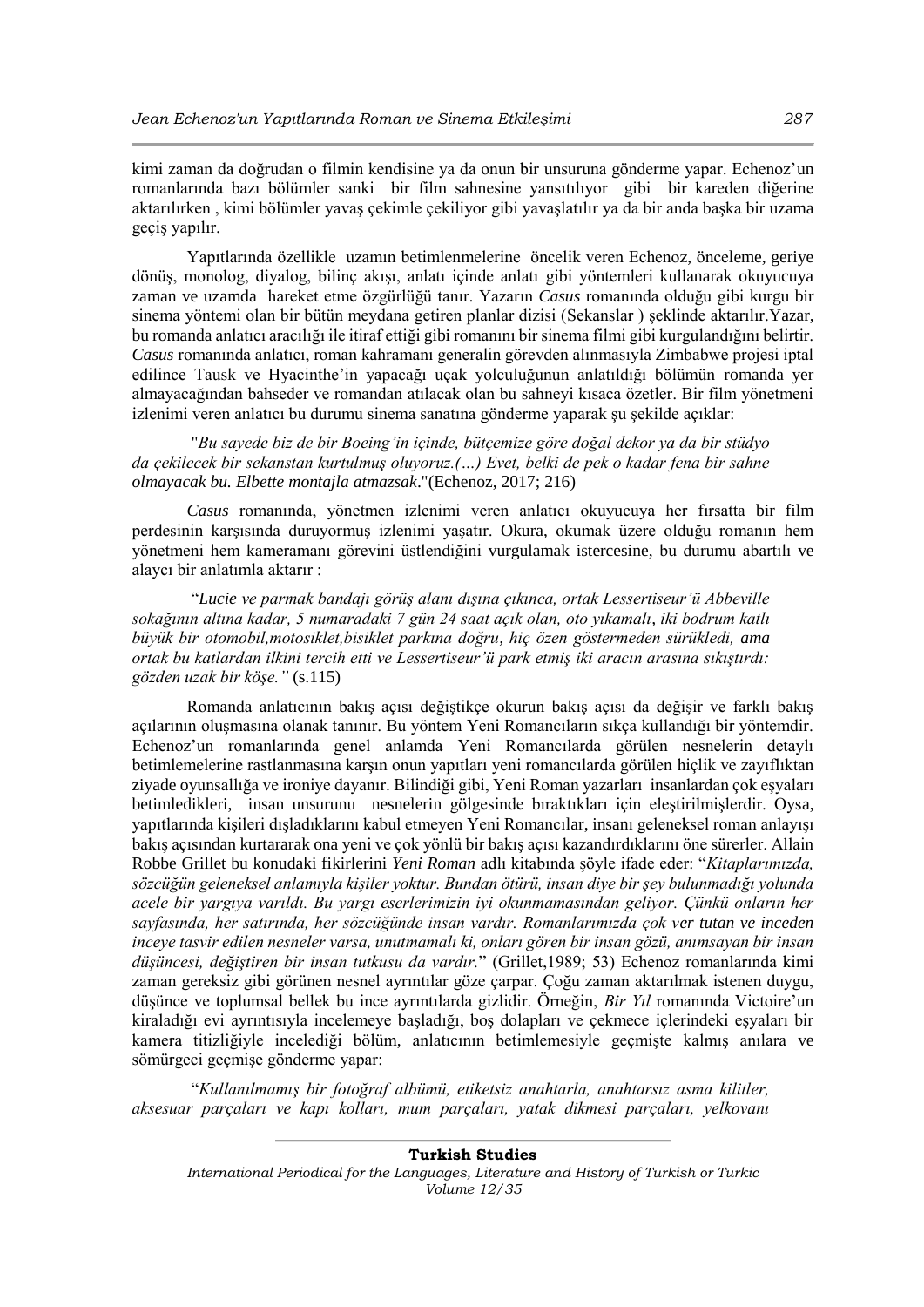*olmayan bir saat. Başucu sehpası üstünde birkaç boş şamdan ve fişi olmayan lambalar, biri kanaviçe diğeri yıpranmış dantelli iki küçük örtü üstüne konulmuş, adı fotofor olması gereken bir tepe lambası ve adı soliflor olması gereken tek çiçeklik ince vazo vardı. İki egzotik heykelcik sömürgeci geçmişe işaret ediyordu*. (Echenoz,2012;11)

Bu betimlemede de görüldüğü üzere odanın içini sanki bir kameranın objektifinden görür gibi Victoire'ın gözünden gören okuyucudan bu nesneleri zihninde canlandırması beklenir.Böylece nesneler arayıcılığı ile okurun görsel ve zihinsel belleği harekete geçirilir. Nabokov iyi bir okuru, "hayal gücü, hafızası, sözlüğü ve biraz sanat duygusu"( Nabokov,1980 ; 37) olan kişi olarak tanımlar ve okurun sahip olabileceği en iyi mizacın sanatsal olanla bilimsel olanın karışımı" (s. 39) olduğunu söyler. Sanat, bilim ve yazını cesurca harmanlama konusunda usta olan Jean Echenoz hem nesnel hem öznel anlatım gücüne sahiptir ve okuyucusundan çok yönlü bir okuma bekler.

Roman kişilerine belli bir mesafeyle ve karşı tarafın merceğinden yaklaşan Echenoz, böylece metinlerine gizli bir alaycılığın yanı sıra özel bir estetik tavır kazandırır. Romancının ressam ya da müzisyen gibi kendini dile getirme olanağı olmadığını ve okumak için okurun zaman olgusuna ihtiyacı olduğunu belirten Michel Raimond'a göre, "romanda anlatı kurgusu, hem uzam betimlemesi hem de zaman betimlenmesiyle sürekli bir ilişki içindedir. Bu sıkı ilişki, betimlemeyi, uzamı görselleştiren, canlı kılan bir çeşit uzamı -başka bir uzam haline dönüştürür"(Raimond, 1988 ; 155). Bir müzik parçasını dinlerken dinleyici bütün enstrümanların sesini aynı anda duyabilir ve anlamlı bir bütünlük yakalayabilirken, okur birbirini ardına gelen cümlelerin tamamını okuduktan sonra ancak bütünün farkına varabilir. Uzamın betimlenmesini sinemaya benzeten İşler'e göre, "sinema başlıca iki tablo üzerinde oynanır. Birisi uzamın gösterildiği, diğeri ise zamanın gösterildiği tablodur ve roman okura çoğu kez uzamın çağrıştırılmasıyla aktarılır ancak burada önemli olan birbirini takip eden dizgiye girmiş satırların iyi okunmasıdır " (İşler, 2013 ; 333).

Uzamın betimlemesinde sinema yöntemlerini kullanan Jean Echenoz romanlarında anlatının sürekli yer değiştirdiği, kahramanların bir uzamdan diğer uzama geziniyor izlenimi verdiği görülür. Romanlarında farklı coğrafyaları aktaran yazar , kendi ifadesiyle, "kimi yazarların tarihi romanlar yazdığı gibi ben de coğrafi romanlar yazıyorum" (Echenoz,1999) der.

# **2. Echenoz'da içerik olarak Sinema**

Yapıtlarında kullandığı sinematografik yöntemlerin yanı sıra Jean Echenoz'un yapıtları özellikle suç,macera ve kara film türüne yansıyan tema ve içerikler açısından sinemaya sayısız göndermeler içerir. Conrad'ın ifade ettiği gibi, "geleneksel değerleri tersine çevirme, ahlaki duygu karmaşaları, geleneksel anlatıda iyi kahramanın bir anda tartışılabilir bir ahlaki karar vermesi, yabancılaşma hisleri, paranoya ve siniklik; suç ve şiddetin varlığı" (Conard, 2006; 2) Kara Filmi meydana getiren temel unsulardır. Bu unsurlar Echenoz'un romanlarında sıklıkla karşımıza çıkar. Echenoz'un sinemaya içerik olarak yaptığı göndermeleri iki açıdan incelemek mümkündür.

**2.1. Doğrudan göndermeler**: Bu tür göndermelerde yazar doğrudan o filme, yönetmene ya da oyuncuya işaret eder. Echenoz'un romanlarında sıklıkla Amerikan dizilerine, film yıldızlarına, film yönetmenlerine göndermelere rastlanır. Yazar bu göndermelerde herhangi bir gizlilik amaçlamaz. Yazarın amacı bu görüntüleri okuyucunun zihnine yerleştirmek, onda bu sahnelerin tekrar uyanmasını sağlamak ve görsel belleği harekete geçirmektir. Örneğin, yazar, *Greenwich Meridyeni*'nin ilk ve son bölümlerde bir roman kahramanını, narinliği ve güzelliğiyle dikkat çeken sessiz film ve tiyatro oyuncusu Dorothy Gish'e benzetir. Yine romanın birçok yerinde Bengal Lancers hikâyelerinden, yakışıklı aktör Garry Cooper'dan ve Franchot Tone'dan bahsedilir. Romanda Gutman karakteri kötü adam rollerinin ünlü İngiliz oyuncusu Sidney Greenstreet gibi gösterilirken, *Equipe Malaisé* romanında bir diğer roman kahramanı Amerikan aktör Elisha Cook Junior'a benzetilir. Yazar, böylece karakterlerin uzun betimlemelerini yapmak yerine sinemanın bu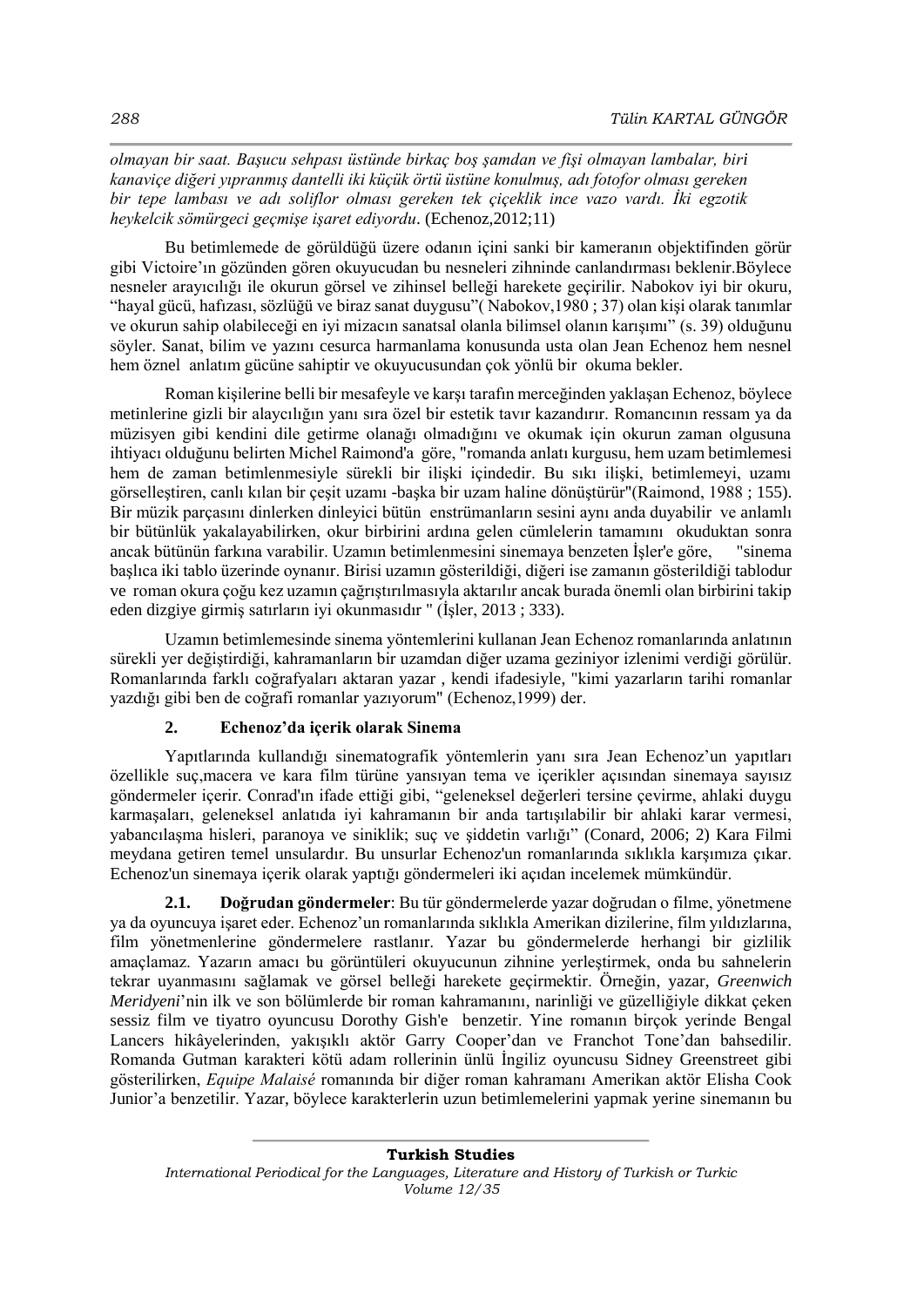tanınmış oyuncuları aracılığıyla okuyucunun zihnine girerek onda bu görsellerin canlanmasına olanak tanır. Böylece hem roman hem sinema okurla yazar arasında oynanan karşılıklı bir oyuna dönüşür. Echenoz'un neredeyse tüm roman kahramanları film yıldızlarına ve sinemaya hayrandırlar. *Cherokee* romanının başkahramanı Georges Chauve'un apartmanı film yıldızlarının resmi ile doludur. *Piyano* romanında Max karakteri Araf'ta ünlü Amerikan şarkıcı ve film yıldızı Doris Day ile dans eder. *Göl* romanının ana karakteri boş zamanlarını Forbidden Planet izleyerek geçirir. Forbidden Planet Türkçe adıyla *Yasak Gezegen* 1956 yılında Fred McLeod Wilcox yönetmeliğinde çekilmiş bir Amerikan bilim kurgu filmidir. Echenoz'un bu filme gönderme yapması, filmin kendi alanında bir ilk oluşundan ve uzay temalı çok sayıda filmin bu filmden besleniyor olmasından kaynaklanır. Konusu ve görsel anlamdaki başarısıyla döneminin çok ilerisinde olan *Yasak Gezegen*  , psikolojiye olan dokunuşları, bilimsel teorilere dayanarak yapılmış sahnesi ve korku öğesini barındırmanın yanı sıra mizahi yönüyle de dikkat çeken bir filmdir. Bu film tıpkı Echenoz'un romanları gibi gerilimin yanı sıra mizahi unsurlar barındırır.

Echenoz, kimi zaman Amerikan dizilerinin bazı sahnelerinde geçen konuşmaları bizzat o dizi oyuncusunun kendi dilinden aktarır. Örneğin, *Casus* romanının kahramanı Lou Tausk dizi izlerken dizisinin sarışın kadın oyuncusu televizyon ekranından romana yansır ve şöyle der:

"*Shirley'i Bob'a sen zehirlettin Burt, Nancy'nin yardımıyla Howard'ı bertaraf ederek Malcoolm'un mirasını kaçırmaktı amacın ve hepsini Barbara'yla evlenmek için yaptın.Beni sevmiyorsun. Peki ya Walter?Walter'in geleceğini hiç düşündün mü? Sen bir canavarsın Burt"*( Ehenoz,2017;66 ).

Echenoz'un aynı zamanda alaya aldığı bu dizi sahnesinde anlatıcı, dizi oyuncusunun Prada marka çantasından kısa bir Smith Wesson tabanca çıkardığı anda kapının çalındığından ( s.66 )bahseder ve film yarıda kesilerek romana dönülür. *Casus* romanında roman kahramanı Tausk ve arkadaşının banka soygunu yapmadan önce silah doğrultma sahnelerini incelemek için sinemalarda epey zaman geçirdiklerinden,(s.37) Constance'ı kaçıran acemi ve komik iki kiralık adam Jean Pierre ve Christian rehine bekçiliğinden sıkıldıklarında DVD' den adam kaçırma sahneleri içeren Amerikan polisiye dizileri izleyip heyecanla ve hayranlıkla Bolivia Samsonite ile özdeşleştiklerinden (s.94) bahseden yazar, böylece sinemaya olan tutkusunu her fırsatta dile getirmiş olur. *Casus* romanında General Bourgeaud karakteri betimlenirken, "*kısa boylu, bodur, zayıf, kısa saçlı pek de üstünde durulmamış yüz felci, sadece Erich von Stroheim'in canlandırabildiği mükemmel bir general örneği sunuyor(*s.89 ) ifadesi ile general karakteri sinema yıldızı ile özdeşleştirilir. Bir başka örnekte, Tausk'ın üvey kardeşi Hubert pencereden bakarken, "Hummer H2 marka otomobilden inen muhasebeci kılıklı, gür saçları ve çerçevesiz gözlükleri olan bir kişi Fransız oyuncu Jean Bouis'e" (s.108)benzetilir. Romanlarında polisiye, macera ve duygusal roman gibi alt türlerle alay ediyor izlenimi veren yazar, bu türlerin sıradan, genel kabul görmüş taslaklarını alarak onları dönüştürür. Örneğin, *Göl* romanında "Anlatı bir kurguyu ya da anlamı tasarlayıp sunmaktan çok, bir roman türüne özgü klişeleri boşa çıkarır. Ancak bu yıkım sadece türle sınırlı kalmaz, aynı zamanda bir kente, Paris'e dair klişeleri alaşağı edip, kent mekânları ile kurgu öğeleri arasındaki ilişkileri içeren zengin bir tablo oluşturur."(Özcan, 2016; 14)

Yazarın romanlarında ironi üslup olarak başat bir rol alırken bu ironinin yorucu, sıkıcı bir boyuta ulaşmamasına özellikle dikkat edilir. Kendi fikirlerini açıkça ifade etmek ve kendi kurallarını dayatmaktan kaçınan yazar, özellikle saydam bir mizah anlayışı sergiler. Anlatıcı, ana karakter, ikincil karakterler ve okuyucu arasına mesafe koyan yazar; okura, hayata ve topluma yüklediği anlamları çok da ciddiye almaması gerektiğini hatırlatır. Genellikle önemsiz, hepimizin tanık olduğu ve bildiği günlük olayları ve sıradan durumları alaycı bir üslupla aktaran yazar, böylece zayıf ve kusurlu olan insani yönlerimizi görmemize yardımcı olur. Anlatı sırasında bir anda farklı uzamlara geçiş yapan Echenoz, o uzamı okuyucunun zihninde canlandırmasına olanak tanıyan ince ayrıntılar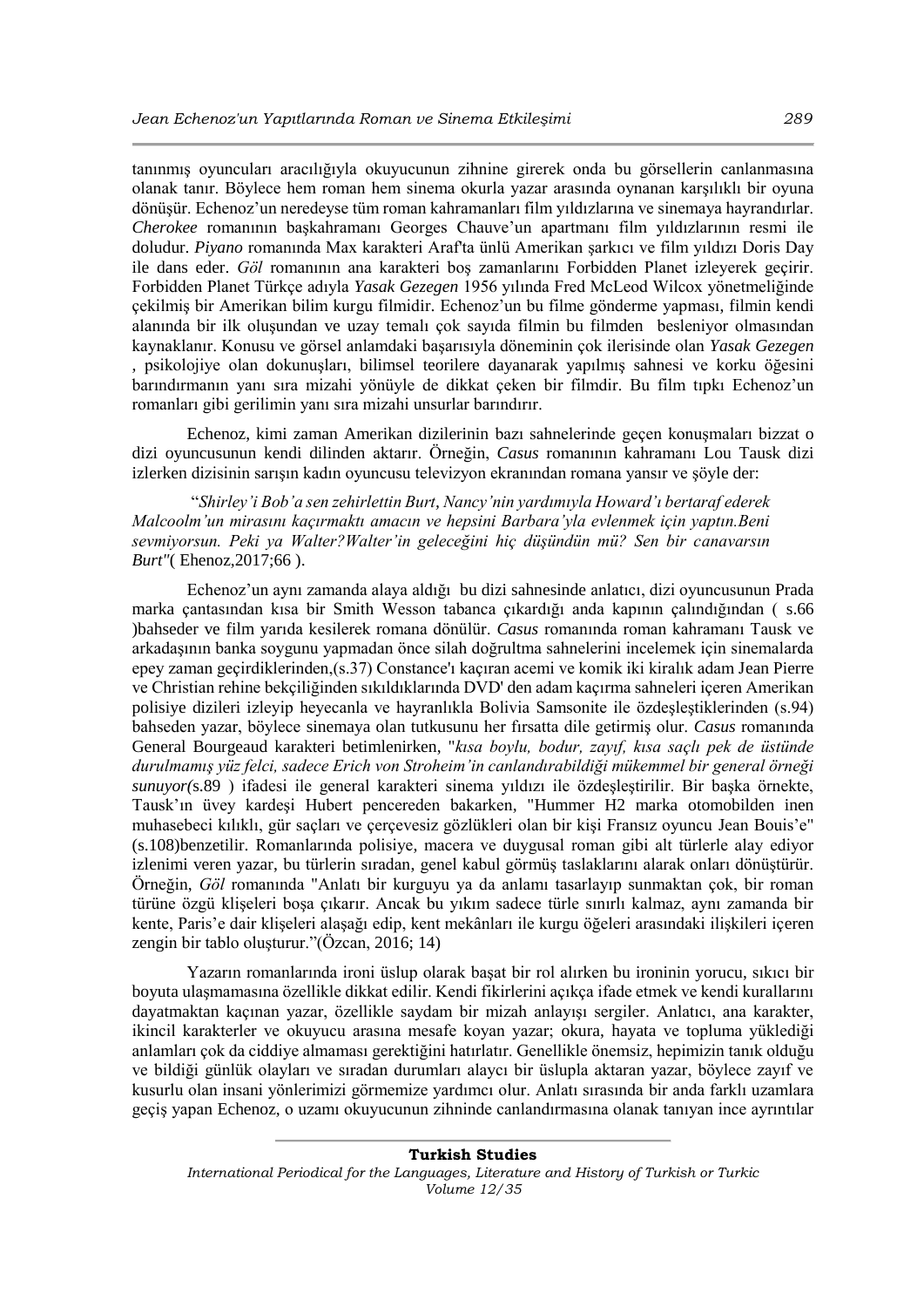ve görsellerle süsler. Yazar, sadece Fransız ya da Amerikan filmlerine değil romanın olay örgüsünün geçtiği ülkelerin tarihsel ve sanatsal geçmişlerine de gönderme yapar. Örneğin, *Casus* romanının kadın kahramanı Constance, Kuzey Kore'de bulunduğu sırada Kan *Denizi* başlığını taşıyan ve Japonların yönetimleri altındaki Kuzey Korelileri nasıl katlettiklerini anlatan çok popüler bir filmi izlerken görülür.(s.197) Yaşanmış gerçekliğe birebir bağlı kalmanın, kendi hayatına tanıklık etmenin zorluğunun farkında olan yazar, genellikle anlattığı ana olayı farklı yan hikâyelerle besleyerek şimdiki zamanla geçmişi buluşturur. Bu açıdan bakıldığında, sinema yazara geçmişle geleceği buluşturma konusunda sayısız olanaklar sunar. Kimi zaman okurun önüne bulmacalar getiren, kimi zaman da yanıtları verip bulmacayı okurun çözmesini bekleyen yazar, hayal gücünün genişliğiyle ve bu özelliğini yapıtlarına yansıtma biçimindeki ustalıkla dikkatleri üzerine çeker.

### **2.2. Sinemaya dolaylı göndermeler**:

Dolaylı göndermede ise yazar bir filme ya da oyuncuya doğrudan gönderme yapmasa da sinemayı bir üst meta dil yoluyla yapıtına uyarlar. Bu tür göndermeler, örneğin, bir doğa manzarasını dekora, kişileri komedyene dönüştürme gibi daha kapalı göndermeler içerebilir. Çok yönlü kültür birikimine sahip okuyucu kitlesini hedef alan yazar , okuyucudan tam bir dikkat bekler. Örneğin, *Cherokee* romanında iki özel dedektifin portresi çizilirken, zayıf uzun olanla, kısa şişman olan gibi ifadeler kullanılarak sinemanın iki önemli komik karakterine Laurel ve Hardy'ye gönderme yapılır. Çizgi film ve çizgi romanlarda olduğu gibi Echenoz'un yapıtlarındaki kurgusal karakterler tek boyutludur. Bu karakterler genellikle kötü karakterlerin filmlerde yok edilmesi gibi acımasız bir şekilde ortadan bir anda kaybolurlar.

Echenoz'un romanlarında Amerikan gerilim filmlerinin yönetmeni Alfred Hitchcock önemli bir yer tutar. Yazarın kimi zaman yönetmenin tekniğini kimi zaman da onun filmlerinde yer alan bir konuyu romanına yansıttığı görülür. Örneğin, Hitchcock filmlerinin sarışın kadın karakterlerinin genel özelliklerini ve tavırlarını, Bir *Yıl* ve *Sarışın Bombalar* romanlarında görmek mümkündür. Hitchcock filmlerinde kadın karakterler genellikle erkek karakterlerle çatışma yaşayan, erkeğin arzu ve haz kaynağı olan gizemli kadınlardır. Echenoz'un romanlarındaki kadın kahramanlar sanki bu filmlerden çıkmış izlenimi verirler. Yazar genellikle romanlarında bu kadın karakterleri bir film yıldızıyla özdeşleştirilir ya da *Sarışın Bombalar* romanında olduğu gibi gerçek bir magazin ve televizyon yıldızı olarak karşımıza çıkarır. Romanda bir televizyon yapımcısı olan Salvador ,sarışınları konu edinen yeni programına Gloire Abgrall adlı geçmişte çok ünlü olmuş ama bu ilgiden sıkılmış ve gözlerden uzak yaşayan bir kadınla başlamak ister. Ancak bu kadını bulmak neredeyse imkansız bir hal alır. Gloire 'ın peşine takıntılı bir şekilde düşen Salvador, kendi imkânları yetersiz kalınca ,onu bulması için bir detektiflik firmasıyla anlaşır. Roman boyunca beceriksiz dedektiflerin Gloire'i bulma çabalarının anlatıldığı *Sarışın Bombalar* romandaki gizemli ve güzel televizyon yıldızı Gloria'ın aynı zamanda insanları uçurumdan atmak gibi oldukça sapkın, sado-mazoşist bir eğilimi vardır. Gloire' ın bu bilinmezliği ve ne yapacağı belli olmayan ruhsal durumu anlatıda itici güç unsuru olarak kullanılır. Yazar *Sarışın Bombalar* romanında *Vertigo* filmine dolaylı gönderme yapar. Her iki yapıtta da karakterler yükseklik korkusu yaşarlar. Örneğin, *Vertigo* Filminde James Stewart, *Sarışın Bombalar* romanında Salvador bu korkuyu yaşar. Bir kaçış ve takip hikâyesinin anlatıldığı romanının sonuna doğru bu takibin de aslında büyük bir senaryonun parçası olduğu ortaya çıkar. Bir suç, gizem ve gerilim hikâyesi olmasının yanı sıra ruhunun derinliklerindeki suçluluk duygusu yaşayan bir adamın geçmişi telafi etme arayışını anlatan Hitchcock'un *Vertigo* filminde olduğu gibi *Sarışın Bombalar*'da kadın karaktere ulaşma çabasında olan Salvador karakteri görülür. Beceriksiz bir çok dedektifle karşılaşılan romanın sonunda aslında Salvador'un da tıpkı *Vertigo*  filmindeki gibi amacının sevdiği kadını ve aşkı bularak yükseklik korkusunu yenmek istemesi olduğu anlaşılır. *Vertigo* filminin sinema tarihindeki önemli yerinden biri de özgün ve yenilikçi kamera hareketlerinin kullanılmış olmasıdır.Echenoz'un Hitchcock sinemasına özellikle Vertigo filmine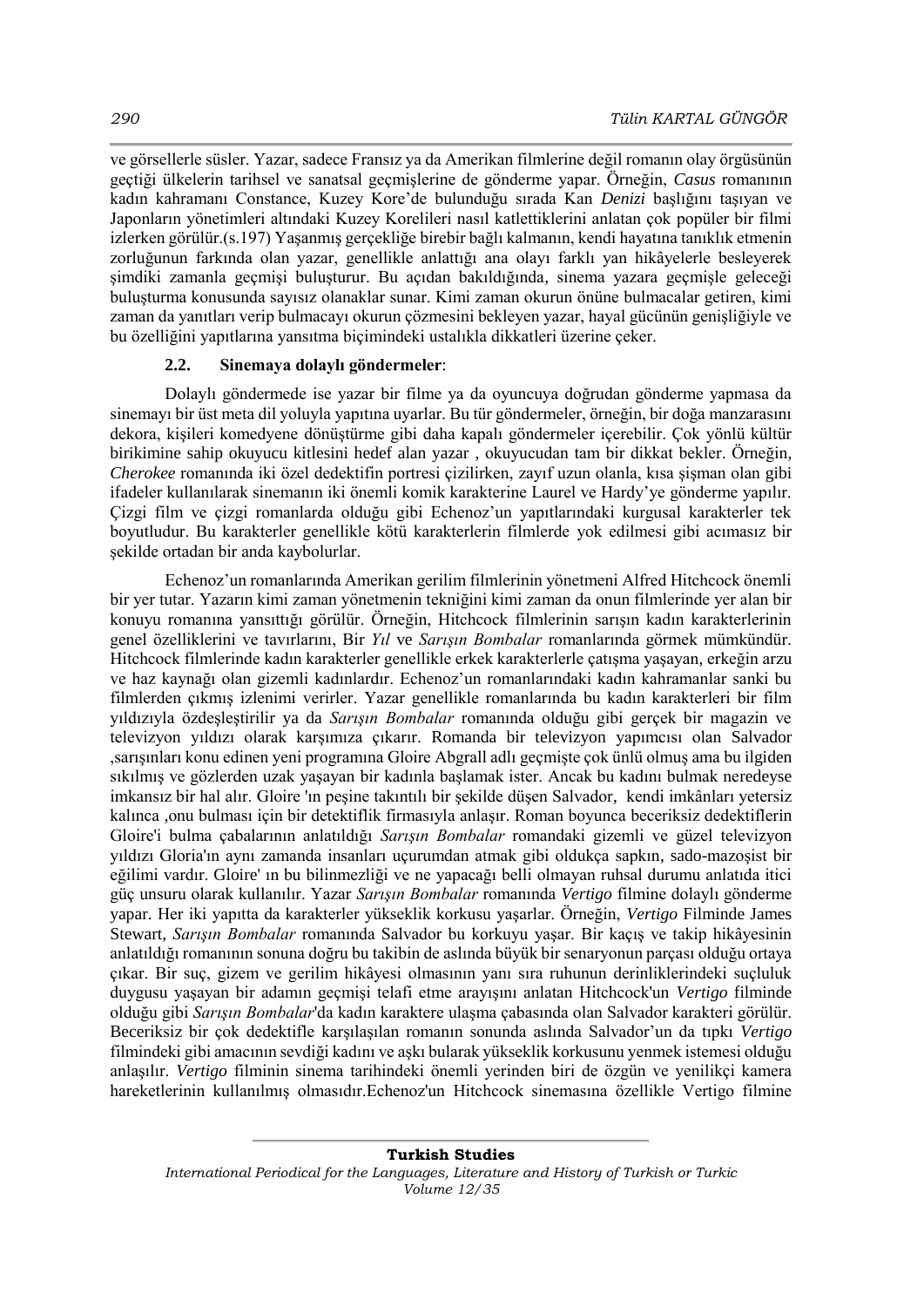dolaylı gönderme yapmasının nedeni Hitchcok'un sinemayı klasik anlatı olmaktan çıkararak sinema dilini yenileyen birçok kavrama öncülük etmiş olmasından kaynaklanıyor olabilir. Günümüz sinemasında sıklıkla kullanılan, kamera geriye doğru hareket ederken, odak noktası değiştirilmeden o nesneye odaklanmak ve nesneye etkili bir biçimde vurgu yapmayı sağlayan kamera hareketi ilk kez *Vertigo* filmindeki kule sahnesinde, karakterin yükseklik korkusunu göstermek için kullanılmıştır. Sinemada "Vertigo Hareketi" olarak adlandırılan bu yönteme dolaylı yoldan gönderme yapan Jean Echenoz, *Sarışın Bombalar* romanının sonunu yükseklik korkusunu yenen Salvador ve korkusunu yenmeyi başaran Gloire' in kavuşma sahnesine odaklanarak bitirir. Yazarın romanın sonunda kullandığı," *Salvador artık boşluktan korkmuyor, Gloire artık hiçbir şeyden korkmuyor."(*s.186) ifadesi uzun bir kaçış ve arayışın ardından mutlu sonla biten bir aşk filmi sahnesini anımsatır. Echenoz'un *Bir Yıl* romanının başlangıç sahnesi ise Hitchcock'un *Sapık* filminin giriş sahnesi benzerlik gösterir. *Bir Yıl* romanında Victoire'in kaçması ile *Sapık* filminde Marion'in (Janet Leigh) kaçışı içerik ve olayın garipliği açısından benzerlik gösterir*. Bir Yıl* romanını girişi: « *Şubat ayının bir sabahı, önceki akşamdan hiçbir şey anımsamayan ve Félix'in yatakta, yanı başında ölmüş olduğunu gören Victorie, valizini hazırladı, bankaya uğradı, ardından bir taksiye atlayıp Montparnasse Garı'na yollandı.* » şekilde başlarken, *Sapık* filminde Marion ve sevgilisi Sam, evlenmek istedikleri halde, evlilik için yeterli paraları olmadığı için evlenemezler. Marion'un patronu banka hesabına yatırması için 40 bin dolar verince, Marion parayı çalar ve bulunduğu şehri terk ederek bilinmeyen gizemli bir yolculuğa çıkar. Echenoz'un romanlarında, korku sinemasını tedirgin bekleyiş olarak niteleyen ünlü yönetmen Hitchcock izlerinin olması rastlantı değildir. Her iki sanatçının yapıtlarında başta sıradanmış gibi görünen bir olay git gide daha karmaşık ve çözümsüz bir hal alır.

Bonitzer'in belirttiği gibi Hichcock sinemasının hikayesi şu kuralı izler: "Bir durum önsel olarak ne kadar sıradan, tanıdık, uzlaşmalıysa, rahatsız edici tekinsiz olmaya o kadar elverişlidir; yeter ki onu oluşturan öğelerden biri rüzgara karşı ters yönde dönmeye başlasın" (Bonitzer,2006;48). Seyircisinin ve okuyucusunun duygularını yönlendirme, onları şaşırtma konusunda her biri kendi alanında usta olan ve özgün yapıtlar sunan bu iki büyük sanatçı Echenoz ve Hichcock yapıtlarında klasik anlatı yöntemlerini kullanmak yerine okuyucuyu ve seyirciyi gizemli, tedirgin edici bir yolculuğa davet ederler. Echenoz'un romanlarında okuyucu kendisini ne olduğunu tam kavrayamadığı tedirgin bir bekleyişin içinde bulur. Hitchcock filmlerinde anlatının başkarakteri kabul edebileceğimiz erkek karakterler, geleneksel sinemanın anlatı yapısındaki gibi aktif ve güçlü değil, genellikle kusurlu, zayıf kişiliklilerdir. Örneğin *Vertigo* (*Ölüm Korkusu*)da filminde yükseklik korkusunu yenemeyen bir polis,, *Arka Pencere*'de yürüyemeyen bir fotoğrafçı, *Gizli Teşkilat*'ta yanlış anlaşılma kurbanı olan bir adama rastlanır. Bu karakterlerde olduğu gibi Echenoz karakterleri de çoğu zaman anlaşılmaz, takıntılı, çaresiz ve toplumdan kopuklardır. Tıpkı ünlü mucit Nikola Tesla'nın karikatürleştirilerek aktarıldığı *Şimşekler'*deki Gregor, *Ben Gidiyorum* romanında sıkıcı yaşantısından kurtulmak için karısını terk eden ama ne istediğini ve nereye gittiği bilmeyen Ferrer, *Göl*' de her iki teşkilat içinde karşılaştığı ihanet zinciri karşısında şaşkın ama çaresiz Chopin karakterleri gibi. Echenoz'un roman kahramanları karşı konulmaz bir düşme isteği duyarlar. Bu kahramanlar kendi güçsüzlüklerinin bilincinde olan ve bu bilince gönüllü teslim olmak isteyen kahramanlar olarak nitelenebilir. Echenoz'un roman kahramanları tıpkı *Göl* romanındaki tek bacaklı Vito Piranese, şaşı Doktor Belsunce'un ya da *Üçümüz* romanında astigmat bir teknisyen olan Louis Meyer karakterlerinde olduğu gibi çoğu zaman fiziksel olarak eksiz ve çaresizlerdir. Echenoz bu roman kahramanlarının fiziksel ve duygusal eksikliklerini yapıtlarına o kadar belirgin hissettirir ki kahramanların bu kişisel özellikleri romanın olay örgüsünün merkezine yerleşir. Echenoz'un romanları Hitchcock filmlerinde olduğu gibi okuyucudan dikkat, tam katılım, ince ayrıntılara dikkat etme ve sürekli akıl yürütme bekler. Özgün kamera tekniklerinin kullanıldığı Hitchcock filmlerinde yönetmen izleyicinin karşısına önemsiz gibi görünen ama olayların gidişatını etkileyecek olan küçük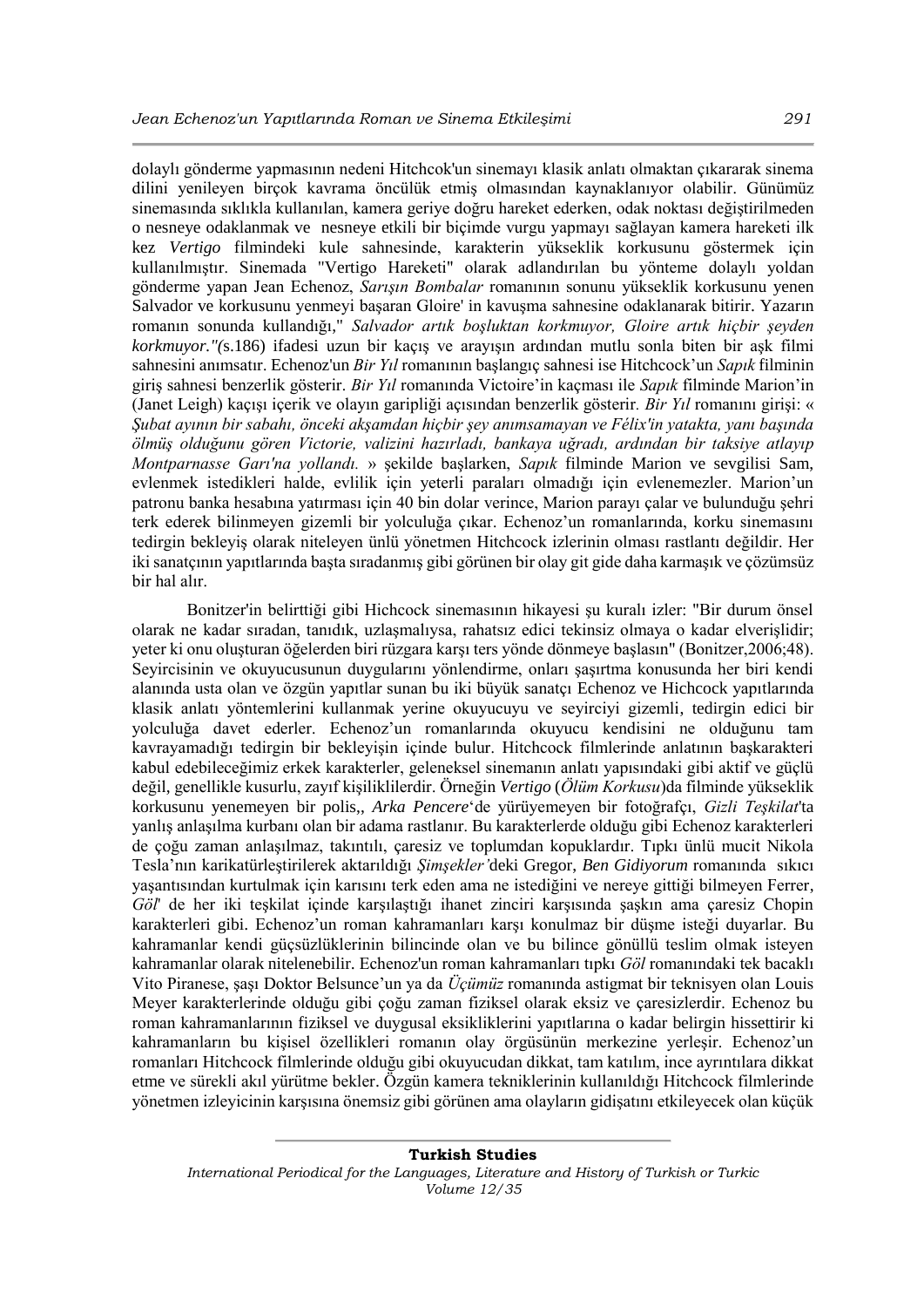ipuçları gönderir. Örneğin, *Vertigo* filminde taşlı bir kolye, *Cinayet Var* da bir yedek anahtar ve *Sapık* filmindeki zarfın içindeki kırk bin dolar gibi nesnel ipuçları Hitchcock'un izleyicinin merak ve gerilimini en üst noktada tutmak için kullandığı küçük ayrıntılardır.Yan anlamsal değerlendirmelere açık olan ve türünü ayırt etmenin zor olduğu Echenoz romanlarında bir macera beklenmedik bir şekilde suç hikâyesine daha sonra büyük bir aşka dönüşebilir. Şüphe, kaygı, gerilim ve merakın zirvede olduğu bu iki sanatçının yapıtlarında; korku, komedi, dram ve aşk unsurları harmanlanarak usta birer sanat yapıtına dönüşür. Echenoz'un romanlarında türler arası ayrılık belirgin olmadığından romanla sinema arasındaki bağlantı hikâye ve olay örgüsü açısından birbirine yakınlaşır. Olay örgüsü belli bir modelin egemenliği altında olmaktansa değişik roman türlerinin, uzam ve kişilerinin potasında eritilerek oluşturulur. Doğruyu yanlışı, gerçekle düşü ayırt etmenin zor olduğu bu metinler estetik tuzaklarla örülüdür. Gerçekliğin birbiriyle çelişen farklı olasılıklarını okuyucuya sunan yazar, onun herhangi bir seçim yapmasını beklemez ancak her an gerilimi ve merakı canlı tutmasına olanak tanır.

Echenoz'un romanları bir yandan kara filmlerin ironisini yaparken bir yandan da bu film türünün unsurlarını kullanır. Kara film denildiğinde ilk akla gelen unsurları, "gölgeli ıslak sokaklar, ölümcül bir kadın (femme fatal), kaderine boyun eğmiş bir erkek kurban, geçmişiyle hesaplaşma zarureti, ahlaki olarak yozlaşmış ve suça bulaşmış polisler, suç, cinayet, jaluzi perdenin gölgesindeki siyah beyaz filmler" olarak sıralayan Özdemir, "bu karakterlerin anlatının bir yerlerinde muhakkak kendileriyle hesaplaştığından "(Özdemir,2011) bahseder. Echenoz'un romanlarında görülen beceriksiz ve çaresiz dedektifler ,ölümcül kadınlar,amaçsız ve yalnız erkek kahramanlar bir çok yönden Kara Film kahramanlarını andırır. Okuru, bu anti kahramanlara bağlayan , onlara ilgi duymasını sağlayan şey ise onların bu kusurlu, eksik yanları ve şaşırtıcı kişilikleridir. Kentin kalabalık sokaklarında birden beliren ve yine o kalabalık içinde kaybolan bu gizemli ve suskun kahramanlar , iç dünyalarını başkalarına kapatmış, insanlardan çok eşyalarla ve uzamla bağ kuran ve sadece bir film sahnesinde belirip kaybolan oyuncuları anımsatırlar. Echenoz'un romanlarını çekici kılan şey, belki de onun kahramanlarının farklı ve gerçek olamayacak kadar sıra dışı olmalarından kaynaklanıyordur.

# **SONUÇ**

Çalışmada ortaya koymuş olduğumuz üzere, Echenoz' un romanlarında yoğun bir şekilde hissedilen sinemanın varlığı, onun yapıtlarının yapısına kimi zaman açık kimi zaman örtük göndermeler şeklinde yansır. Yazar, sinema aracılığıyla okurla sadece sözsel değil görsel bir anlaşma yapıyormuş izlenimi verir. Romanlarında sıklıkla Amerikan dizilerine, film yıldızlarına, film yönetmenlerine gönderme yapan yazar; bu göndermelerde herhangi bir gizlilik amaçlamaz. Yazarın amacı bu görüntüleri okuyucunun zihnine yerleştirmek, okurun zihninde bu sahnelerin tekrar canlanmasını sağlamak ve görsel belleği harekete geçirmektir. Echenoz'un neredeyse tüm yapıtlarında roman kahramanları, film yıldızlarına ve sinemaya hayrandırlar. Toplumun sadece insanlardan değil, aynı zamanda kültürel ve sanatsal birikimden oluştuğunu ve okurun kendisiyle aynı kültürel değerleri paylaştığını varsayan yazar, kullandığı imgeler arayıcılığı ile okurun toplumsal belleğini harekete geçirir. Tıpkı Michel Butor ifade ettiği gibi : "*Toplum diye adlandırılan bütün, yalnızca insanlardan değil, aynı zamanda, her çeşit maddesel ve kültürel nesneden de oluşmuştur. Roman, yalnızca topluluk ve birey arasındaki ilişkinin değil, ona bağlı olarak oluştuğu ortam içindeki kültürel ve maddesel nesnelerin de anlatısıdır. Bu nedenle, bir romandaki çizgisel yapının yerini çok sesli bir yapı alır*." (Butor,1991;108) Echenoz, yapıtlarında özellikle kara film, polisiye film, macera ve suç filmleri gibi sinema türlerinin tematik ve görsel unsurlarını başarılı bir şekilde kullanmasına karşın, yazarın asıl amacı bu türlere ilişkin klişeleri boşa çıkarmaktır. Bu nedenle yazar bu türlerde görülen unsurları abartılı ve alaycı bir anlatımla sunar. Yapıtlarında içeriğe yansıyan sinema unsurlarının yanı sıra teknik anlamda da sinemadan yararlanan Echenoz, kimi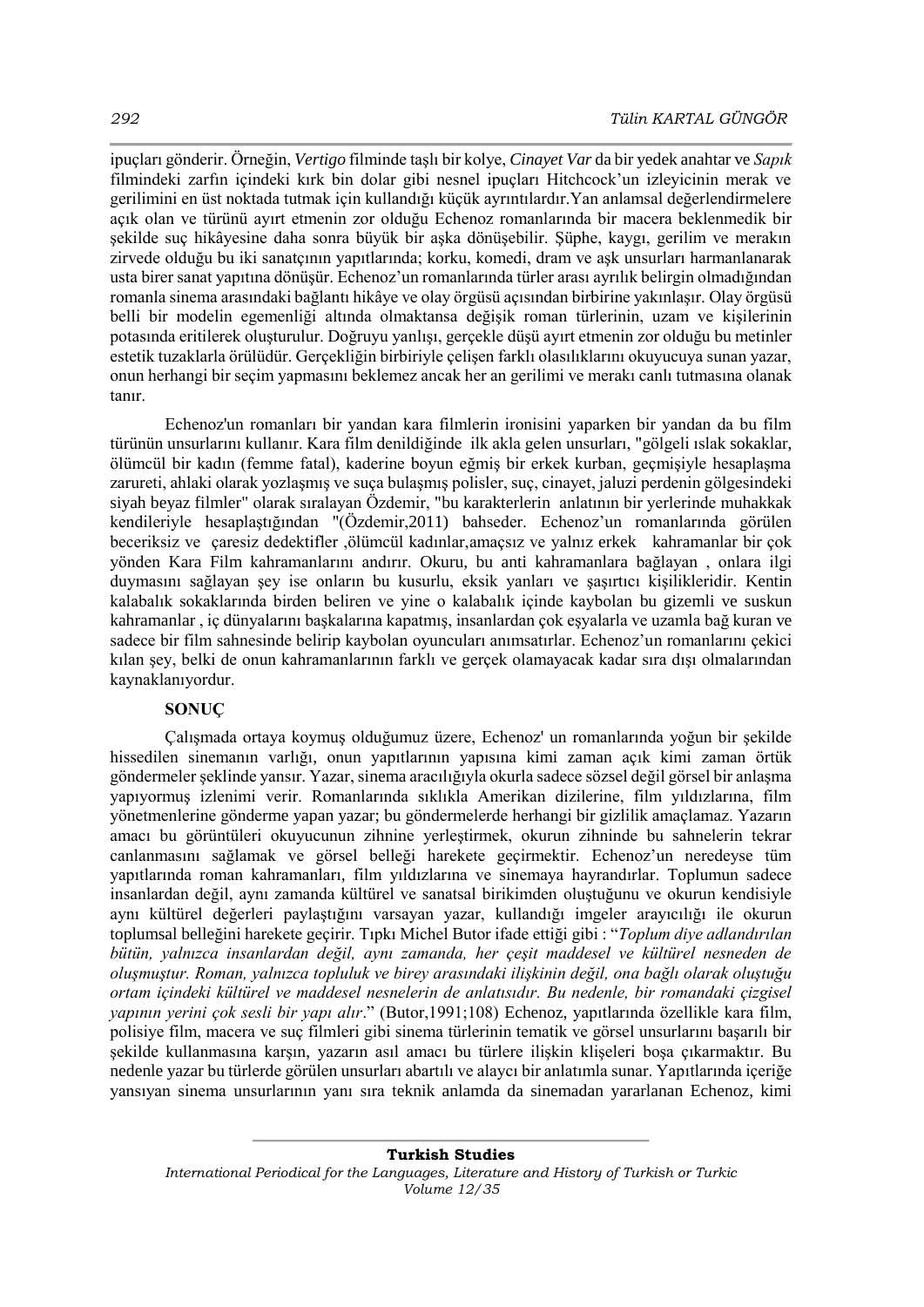zaman bilinçli olarak anlatıyı yavaşlatmak için gereksiz ayrıntılara yer verirken kimi zaman anlatıyı hızlandırmak için zaman ve uzam değiştirir. Kendi ifadesiyle, "kimi yazarların tarihi romanlar yazdığı gibi ben de coğrafi romanlar yazıyorum" (Echenoz,1999) diyen yazarın romanlarında; anlatının sürekli yer değiştirdiği, kahramanların bir uzamdan diğer uzama geziniyor izlenimi verdiği ve okuyucunun kendisini ne olduğunu tam kavrayamadığı tedirgin bir bekleyişin içinde bulduğu görülür.

Yazarın romanlarında Amerikan gerilim filmlerinin yönetmeni Alfred Hitchcock önemli bir yer tutar. Yazarın kimi zaman Hitchcock'un sinemasal tekniklerini kimi zaman da onun filmlerinde yer alan bir konuyu romanına yansıttığı görülür. Her fırsatta farklı kültür ve dönemlerin film, resim, heykel, genel olarak sanat disiplinlerine gönderme yapan yazar; geçmişle gelecek arasında bir bağ kurmaya çalışır ve okuru bu zengin imgelem dünyasına çeker. Özgün dil ve kurgusuyla, sanat ve sanatçılara dair parçacıkları kullanarak büyük bir yapboz yapan Echenoz, bunu yorumlama zevkini ise okuyucunun düşsel gücüne bırakır. Yazarın romanlarında görülen yalnızlık, kaybolmuşluk, yalıtılmışlık ve iletişimsizlik gibi temalar ise postmodern çağın karmaşık düzenini yansıtması açısından önemlidir.

### **KAYNAKÇA**

Aykın, Cemal (1983). Batı toplumlarında roman ve sinema ilişkileri. Türk Dili 382

- Bazin André,.( 2007).Sinema nedir? Çev. İbrahim Şener. İstanbul: İzdüşüm Yayınları Bonitzer, P. (2006).Kör Alan ve Dekadrajlar.Çev.İ.Yaşar,İstanbul:Metis
- Butor, Michel,( 1991).Roman Üstüne Denemeler.Çev., Mehmet Rifat/Sema Rifat. İstanbul:Düzlem Yayınları
- Conard M.T.(2006) The Philosophy of film Noir Kentucky: The University Press of Kentucky
- Deleuze, G. (2009b). Cinema 2: The Time-Image. Hugh Tomlinson & Robert Galeta (Translated by). London: Continuum. (Original Book Published in 1983)
- Deleuze, G. (1995). Conversation with Toni Negri. Negotiations 1972 1990, Martin Joughin, (Translated by) European Perspectives. New York: Columbia University,

Echenoz, Jean, (1979)Le Méridien de Greenwich. Paris : Minuit.

- (1983) Cherokee. Paris : Minuit.
- (1986) L'Équipée malaise. Paris : Minuit.
- (1989) Lac. Paris : Minuit.

(1992) Nous trois. Paris : Minuit,

- (1995) Les Grandes Blondes. Paris : Minuit,
- (1997). Un an. Paris : Minuit,
- (1999) Je m'en vais. Paris : Minuit,

Echenoz,Jean (2012) Bir yıl. çev.Özcan,M.E.,Helikopter yay.,İstanbul:Helikopter Yayınları

(2002).Sarışın bombalar.çev.Bora,A.,İstanbul: Doğan Kitap

(2017).Casus.çev. Özcan,M.E.,İstanbul:Helikopter Yayınları

Echenoz, Jean. (1999). Arctique de Paris, Jean Baptiste Harang ile söyleşi,Liberation,18 Eylül

#### **Turkish Studies**

*International Periodical for the Languages, Literature and History of Turkish or Turkic Volume 12/35*